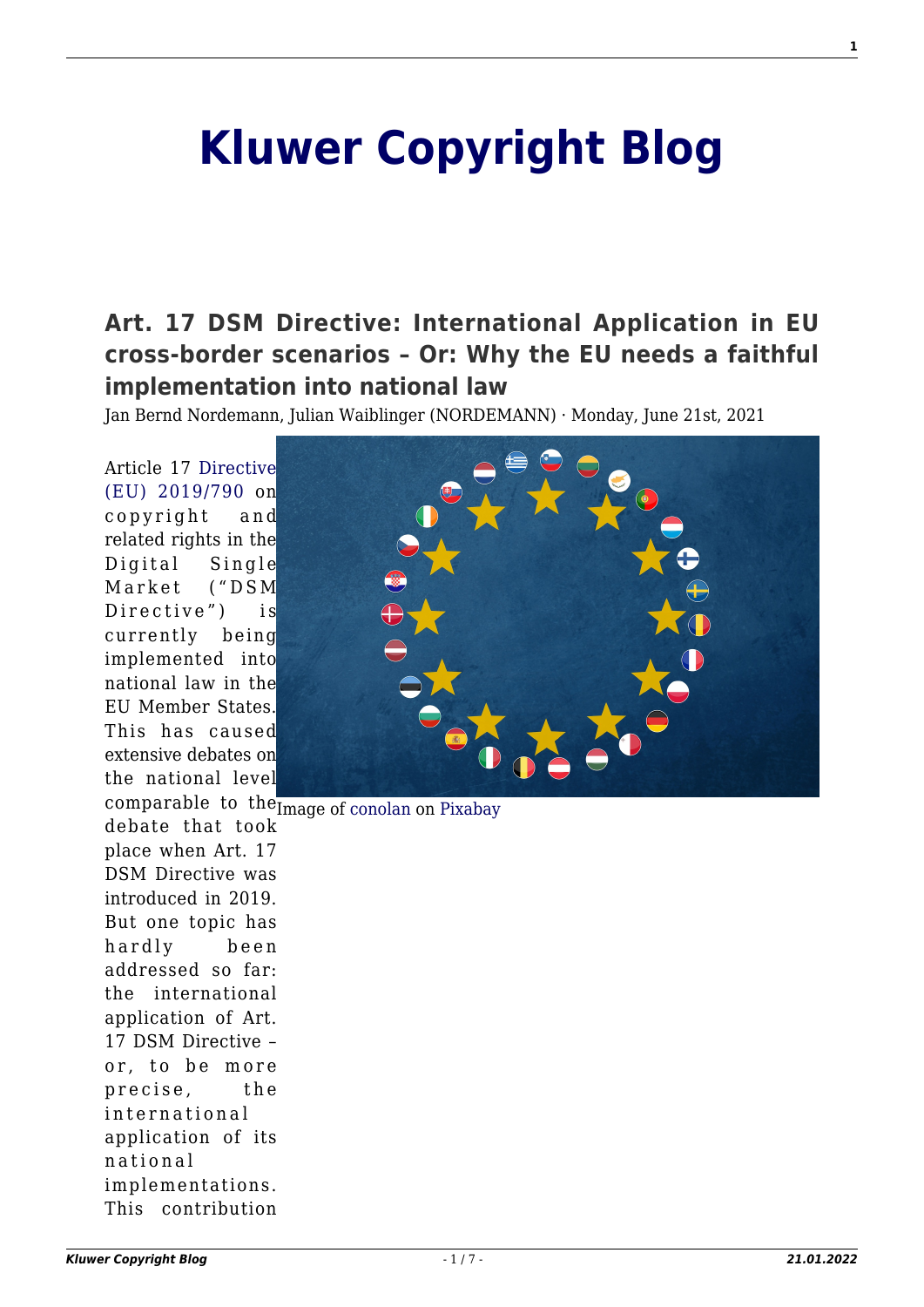analyzes the international conflict of laws rules applicable to national legislation in cross-border scenarios within the EU. A thorough analysis shows why the EU needs a faithful implementation of Art. 17 DSM Directive into the laws of the EU Member States.

#### **Art. 17 DSM Directive and Art. 3 InfoSoc Directive: Communication to the public**

There is some controversy as to how the right of communication to the public as mentioned in Art. 17(1) DSM Directive relates to the right of communication to the public enshrined in Art. 3 [Directive 2001/29/EC](https://eur-lex.europa.eu/legal-content/EN/TXT/?uri=celex%3A32001L0029) on the harmonization of certain aspects of copyright and related rights in the information society ("InfoSoc Directive"). Some argue that Art. 17 DSM Directive introduces a *sui generis* right of communication to the public that would be different from the right of communication to the public as outlined in in Art. 3 InfoSoc Directive. This does not seem convincing, as we have laid out already (see [here](http://copyrightblog.kluweriplaw.com/2020/07/16/art-17-dsmcd-a-class-of-its-own-how-to-implement-art-17-into-the-existing-national-copyright-acts-including-a-comment-on-the-recent-german-discussion-draft-part-1/) and [here\)](http://copyrightblog.kluweriplaw.com/2020/07/17/art-17-dsmcd-a-class-of-its-own-how-to-implement-art-17-into-the-existing-national-copyright-acts-including-a-comment-on-the-recent-german-discussion-draft-part-2/).

That said, from an international conflict of laws perspective, it seems plausible that the *sui generis* approach mentioned would also follow the same conflict of law rules in international scenarios as Art. 3 InfoSoc Directive. As will be outlined below, these rules have already been applied to *sui generis* right protection in the field of databases.

#### **International application of Art. 3 InfoSoc Directive or Art. 17 DSM Directive in cross-border scenarios: CJEU** *Football Dataco/Sportradar*

To date, there is no CJEU case law on the international application of Art. 3 InfoSoc Directive or Art. 17 DSM Directive in cross-border scenarios. However, the available case law regarding related provisions of EU law arguably also applies to the right of communication to the public pursuant Art. 3 InfoSoc Directive and Art. 17 DSM Directive. This is in particular true for the leading case CJEU *Football Dataco/Sportradar* [\(C-173/11](https://curia.europa.eu/juris/liste.jsf?num=C-173/11&language=EN)).

Although this decision only concerns the "re-utilization" of databases protected by the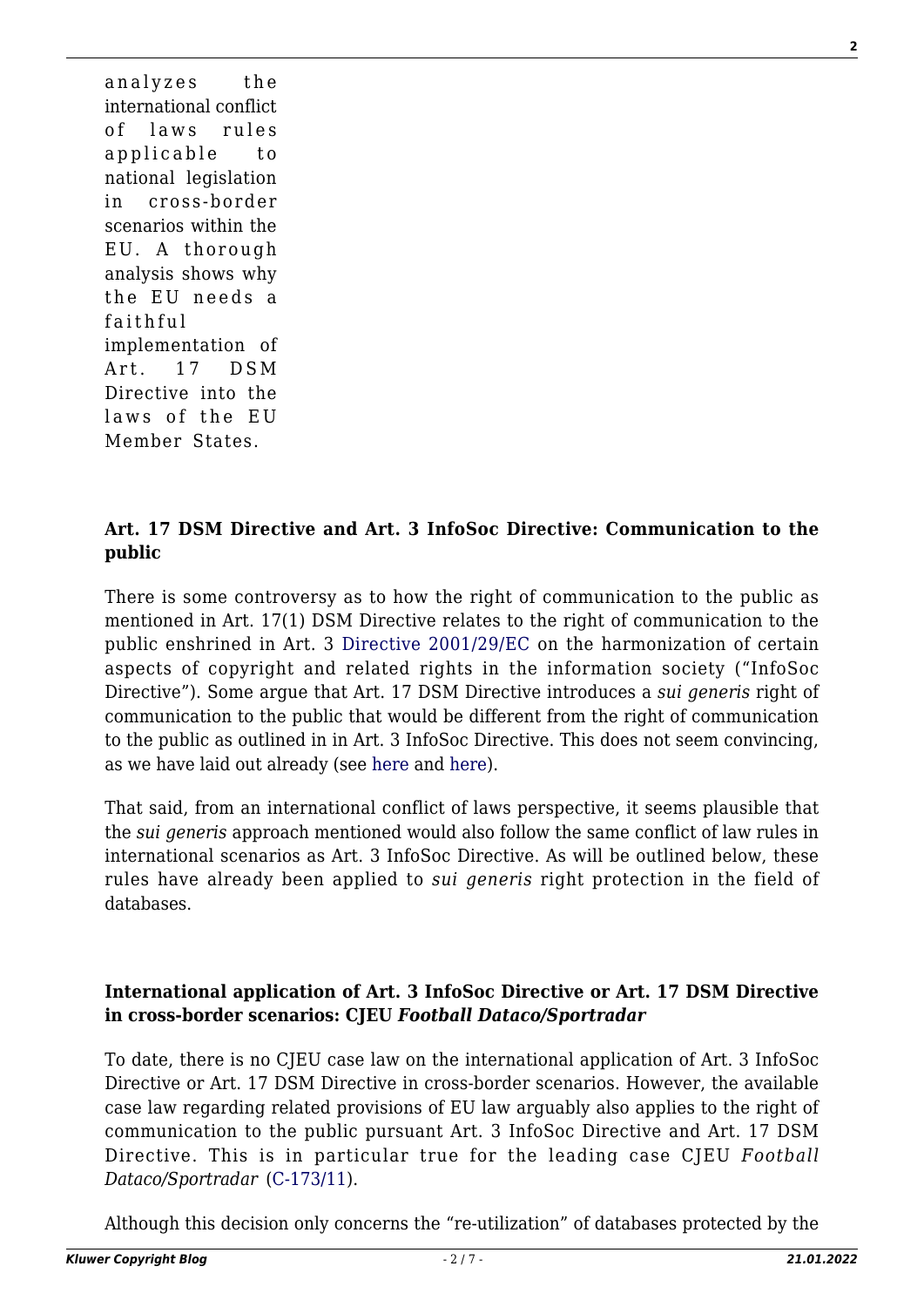*sui generis* right (related right) of the EU Database Directive 96/9, there are strong arguments that the decision also applies to Art. 3 InfoSoc Directive as a conflict of law rule governing its international application. The Database Directive 96/9 obliges Member States to provide two separate forms of protection for databases: copyright and a *sui generis* database right (related right). The *sui generis* database right affords the maker of a qualifying database the right to prevent the unauthorized "extraction and/or re-utilization" of the whole or a substantial part of its contents. The right of "reutilization" pursuant to Art. 7(2)(b) Database Directive is defined as "*any form of making available to the public all or a substantial part of the contents of a database by … online or other forms of transmission*." In *Football Dataco/Sportradar*, the CJEU held (para. 21): *"That concept covers an act, such as those at issue in the main proceedings, in which a person sends, by means of his web server, to another person's computer, at that person's request, data previously extracted from the content of a database protected by the sui generis right. By such a sending, that data is made available to a member of the public."* This is exactly what communication to the public covers under copyright and the related rights pursuant to Art. 3 InfoSoc Directive.

What also speaks in favor of applying *Football Dataco/Sportradar* to the international application of Art. 3 InfoSoc and Art. 17 DSM Directive is the following: it is established case law of the CJEU to interpret provisions which "have the same trigger" in parallel (see e.g. CJEU [C-117/15](https://curia.europa.eu/juris/liste.jsf?num=C-117/15) paras 32, 34 – *Reha Training*).

#### **The rules set by CJEU Dataco/Sportradar**

In *Football Dataco/Sportradar* the CJEU held that as a conflict of law rule, the country of protection principle pursuant to Art. 8 (1) Rome II Regulation 864/2007 ("Rome II") applied (paras 31, 32). It held that the mere fact that the website containing the content in question was accessible in a particular national territory was not a sufficient basis for concluding that the operator of the website was performing an infringing act caught by the national law applicable in that territory (paras 36, 37). Rather, it held: "*The localization of an act … in the territory of the Member State … depends on there being evidence from which it may be concluded that the act discloses an intention on the part of its performer to target persons in that territory*." (Para. 39 with further references).

The most important factors/indications to determine whether an offer is targeted at the public of a particular EU Member State include:

Awareness that the public in that EU Member State is using the content.

(CJEU *Football Dataco/Sportradar* (C-173/11)

Use of language / currency / payment methods aimed at the respective public in that EU Member State.

(CJEU *Pammer* and *Alpenhof* (C 585/08 and C 144/09)

Use of advertising content aimed at the respective public in that EU Member State.

**3**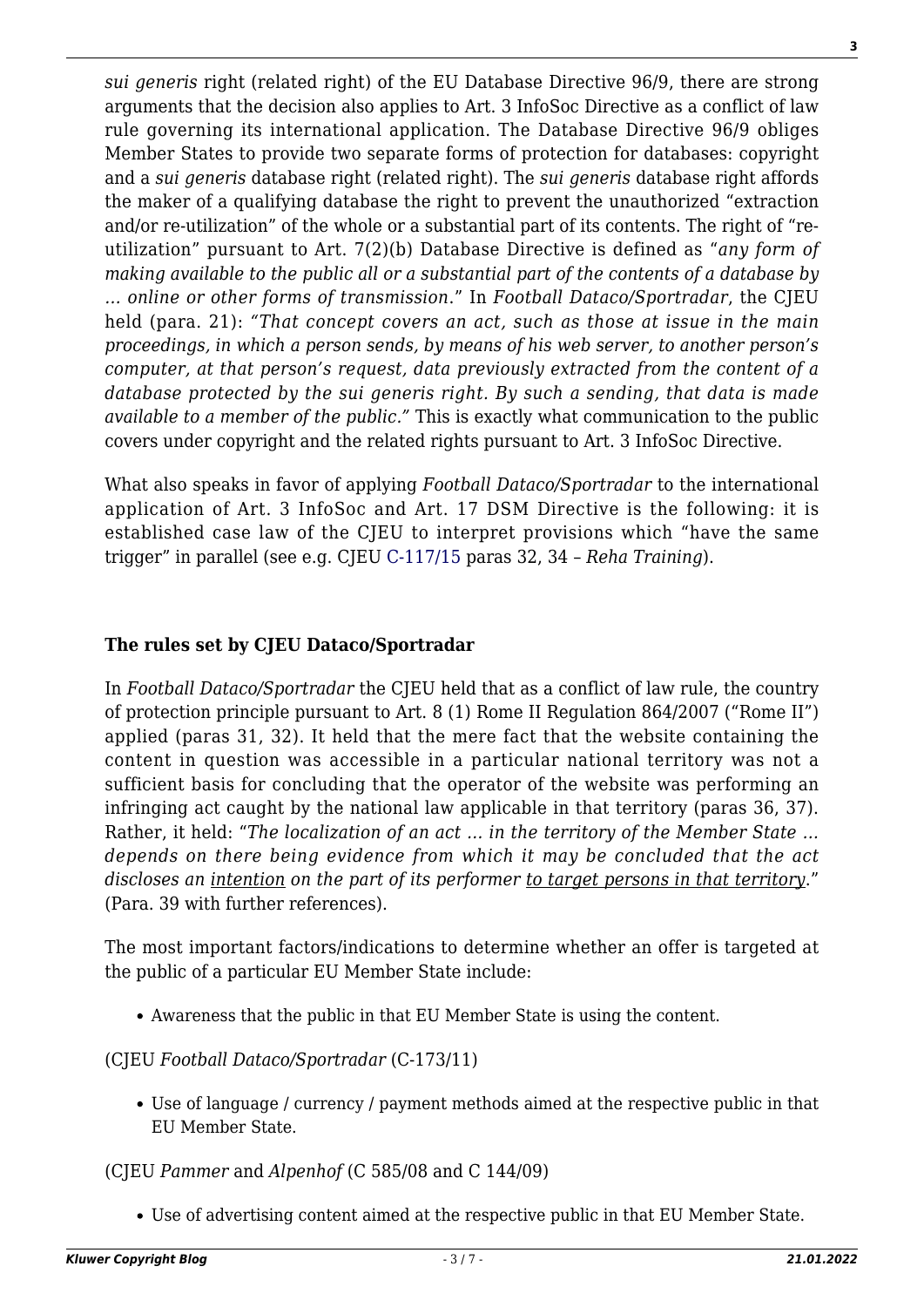(CJEU *Donner* (C-5/11)

Use of a top-level domain name unspecific to the state in which the OCSSP is established.

(CJEU *Pammer* and *Alpenhof* (C 585/08 and C 144/09)

<span id="page-3-0"></span>Consequently, the national implementations of Art. 17 DSM Directive will also have to follow the conflict of laws rules determined by Art. 8 (1) Rome II Regulation and the CJEU interpretation in *Football Dataco*. This seems to be common sense in academic literature at least as far as an infringement of the right of communication is in questio[n\[1\]](#page-5-0). The German Government in its draft law to implement the DSM Directive into German law shares the view that Art. 8(1) Rome II Regulation applies to infringements of the right of communication to the public as laid out in Art. 17 DSM Directive[\[2\]](#page-5-1).

#### <span id="page-3-1"></span>**The problem of a "mosaic approach"**

Consequently, concerning conflict of laws in international (EU cross-border) scenarios, the application of national law (implementing Art. 17 DSM Directive) pursuant to Art. 8 (1) Rome II will be determined for communication to the public by answering the question to what public was the copyrighted content targeted by the OCSSP? The law of every country will apply, where the public was (at least also) targeted. Regarding communication to the public on the internet and tortious liability, this will lead to what is called a "mosaic approach".

<span id="page-3-2"></span>An infringer would face liability in different EU Member States where its communication (of the copyright work) is targeted to the public in different EU Member States. This could even be the case if specific pieces of content (rather than the service as such) are targeted at the public of that EU Member State[\[3\].](#page-5-2) As a consequence, an OCSSP can be caught by multiple national implementations of Art. 17 DSM Directive, if the OCSSP targets multiple EU Member States.

Differing implementations of Art. 17 DSM Directive in different EU Member States will lead to the following consequences:

- Either: An OCSSP would have to prevent the availability of its services in some territories so as to avoid being caught by different national liability regimes, which set conflicting duties for the OCSSP compared to other EU Member States. One example would be unique national provisions, such as those prohibiting OCSSPs from taking measures to prevent the availability of unauthorized content in some circumstances (for instance in the case of "presumably permitted uses" under the German implementation law) conflicting with duties from other EU Member States setting duties pursuant to the wording of Art. 17 (4) and (5) DSM Directive, where no presumed legal uses may be found and duties are rather shaped on a case-by-case basis in view of proportionality. As a result, services would likely not be offered cross-border in the EU.
- Or: OCSSPs would have to refrain from targeting Member States with deviant rules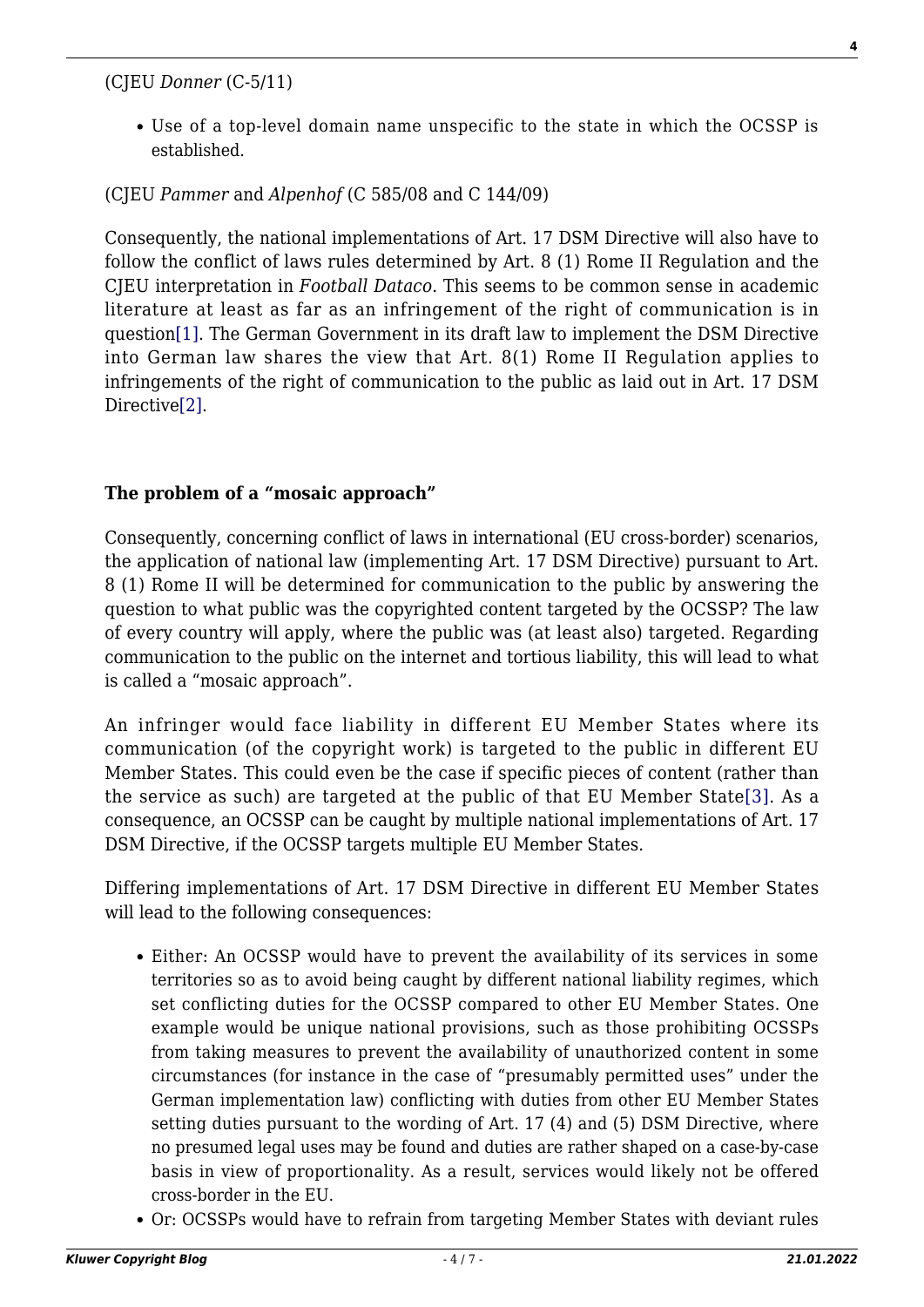in more than one Member State. Of course, this will be somewhat difficult for EU Member States which are regularly targeted together. For example, it could be difficult for a French OCSSP not to also target Belgium, as Belgium also officially speaks French; advertisements to the French public will usually also be useful for the French speaking part of Belgium. Against this background, it will be complex for an OCSSP to avoid addressing the public in several Member States without geolocation. Anyway, a lot of content will be suitable to target different Member States even with different languages, with the OCSSP monetizing the content using targeted advertising to local audiences. And the currency would be the same for the entire Euro-zone.

Or: The OCSSP complies with the strictest liability regime within the EU. But this alternative will not be at hand if another implementing EU Member State obliges the OCSSP to not block unauthorized content (e.g. "presumably permitted", but potentially infringing uploads as in the German implementation law).

The problematic consequences associated with differing implementations of Art. 17 DSM Directive in different EU Member States have already been highlighted in current academic literature. See for example *Metzger/Senftleben* (op cit., page 20): *"The effect of such a literal application of Article 8(1) Rome II would be that OCSSPs would either apply geoblocking technology to comply with the requirements of the different member states or comply with the strictest regime all over Europe."*

Against this background, *Metzger/Senftleben* (op cit.) propose interpreting Art. 3 E-Commerce Directive generously. They brought up the question whether all issues regulated in Art. 17 DSM Directive are to be characterized as questions of copyright which are exempt from the country of origin of Art. 3 E-Commerce Directive. While this might work for certain aspects of Art. 17 DSM Directive such as the regulation of the procedural safeguards, the core issue of liability for copyright infringement cannot be solved through Art. 3 E-Commerce Directive 2000/31 and its country-of-origin principle. Copyright rules are expressly excluded from the country-of-origin principle pursuant to Art. 3 E-Commerce Directive (see Art. 3 (3) E-Commerce-Directive and Annex). Copyright liability rules quite clearly fall into this category of copyright rules.

#### **Consequence: The EU Member States should implement Art. 17 DSM Directive avoiding national differences**

In light of these consequences associated with a non-uniform implementation, it is of the utmost importance that the EU Member States implement Art. 17 DSM Directive in a way that avoids national differences, as otherwise the market integration aim of harmonized copyright rules for OCSSPs cannot be achieved. On the contrary, the DSM Directive's political goal of further harmonization of Union law would be reversed.

Consequently, an implementation faithful to the wording, i.e. close to a verbatim implementation, of Art. 17 DSM Directive is the only option that achieves the Directive's stated objective, the creation of a digital single market. Otherwise, the Directive's goal of harmonizing and creating a digital single market could be severely hindered. Member States should not seek to create national divergences or promote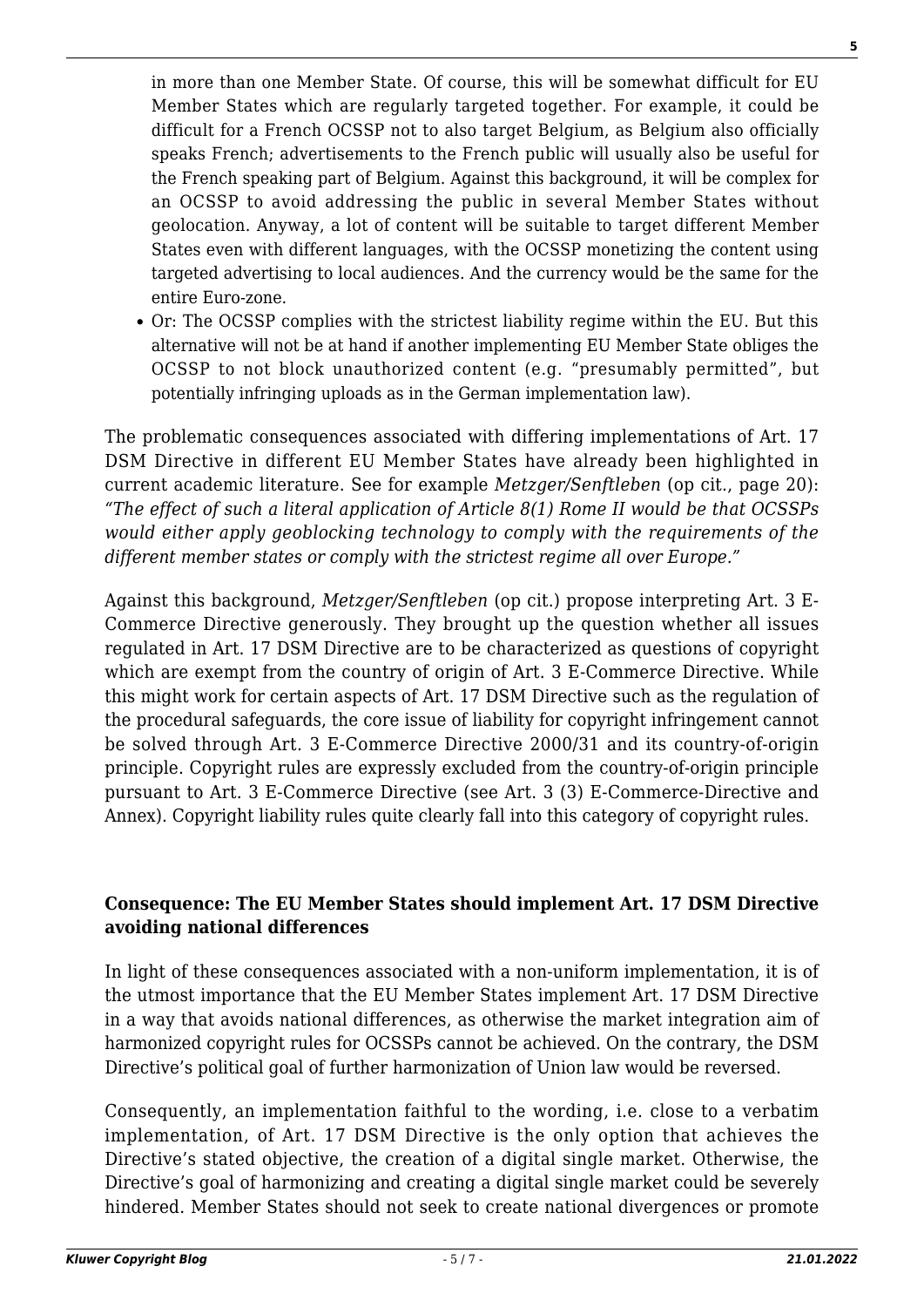bespoke interpretations of Article 17, lest they risk undermining rather than supporting the digital single market. Instead, as the CJEU case law develops around Art. 17 DSM Directive, it will in due course solidify and further codify the application and interpretation of the Article. The judgment of the CJEU in case [C-401/19](https://curia.europa.eu/juris/liste.jsf?oqp=&for=&mat=or&lgrec=en&jge=&td=%3BALL&jur=C%2CT%2CF&num=C-401%252F19&page=1&dates=&pcs=Oor&lg=&pro=&nat=or&cit=none%252CC%252CCJ%252CR%252C2008E%252C%252C%252C%252C%252C%252C%252C%252C%252C%252Ctrue%252Cfalse%252Cfalse&language=en&avg=&cid=15264614) Republic of Poland/European Parliament and Council of the European Union, which can be expected later in 2021, could already shed light on the application of the Article. The CJEU may also interpret Art. 17 DSM Directive in cases C-682/18 Frank Peterson/Google LLC, YouTube LLC, YouTube Inc. and Google Germany GmbH and C-682/18 Elsevier Inc./Cyando AG, for which the judgment date has been set for June 22, 2021.

*The contribution is an abridged version of an expert opinion produced for a party from the content area.*

——————————————————————————————————————————

<span id="page-5-0"></span>[\[1\]](#page-3-0) e.g. *Metzger/Senftleben* in: Comment of the European Copyright Society on Selected Aspects of Implementing Art. 17 of the Directive on Copyright in the Digital Single Market into National Law 2020, page 19 to 20, but see for their proposals to deviate from this rule below [https://papers.ssrn.com/sol3/papers.cfm?abstract\_id=3589323]; *Spindler*, Gutachten zur Urheberrechtsrichtlinie (DSM-Richtlinie) erstattet im Auftrag der Fraktion der Grünen im Deutschen Bundestag [Report Commissioned by the Parliamentary Group of the German Greens (Grüne)], 14.12.2019, page 71 [https://www.gruene-bundestag.de/fileadmin/media/gruenebundestag\_de/themen\_az/n etzpolitik/pdf/Gutachten\_Urheberrechtsrichtlinie\_01.pdf].

<span id="page-5-1"></span>[\[2\]](#page-3-1) [Gesetzentwurf der Bundesregierung – Entwurf eines Gesetzes zur Anpassung des](https://www.bmjv.de/SharedDocs/Gesetzgebungsverfahren/Dokumente/RegE_Gesetz_Anpassung_Urheberrecht_digitaler_Binnenmarkt.pdf;jsessionid=27CFECED41724A43AF6E35BA795059CF.2_cid334?__blob=publicationFile&v=5) [Urheberrechts an die Erfordernisse des digitalen Binnenmarktes](https://www.bmjv.de/SharedDocs/Gesetzgebungsverfahren/Dokumente/RegE_Gesetz_Anpassung_Urheberrecht_digitaler_Binnenmarkt.pdf;jsessionid=27CFECED41724A43AF6E35BA795059CF.2_cid334?__blob=publicationFile&v=5) [Draft bill of the German Federal Government – Draft law on the adaptation of copyright law to the requirements of the Digital Single Market] of 3 February 2021, page 52

<span id="page-5-2"></span>[\[3\]](#page-3-2) e.g. for German law implementing Art. 3 InfoSoc Directive: Land-gericht (District Court) Hamburg, 17.06.2016 – 308 O 161/13 = GRUR-RS 2016, 12262, para. 27-30

### **Kluwer IP Law**

 $\mathcal{L}_\text{max}$ 

The **2021 Future Ready Lawyer survey** showed that 81% of the law firms expect to view technology as an important investment in their future ability to thrive. With Kluwer IP Law you can navigate the increasingly global practice of IP law with specialized, local and cross-border information and tools from every preferred **6**

*To make sure you do not miss out on regular updates from the Kluwer Copyright Blog, please subscribe [here.](http://copyrightblog.kluweriplaw.com/newsletter)*